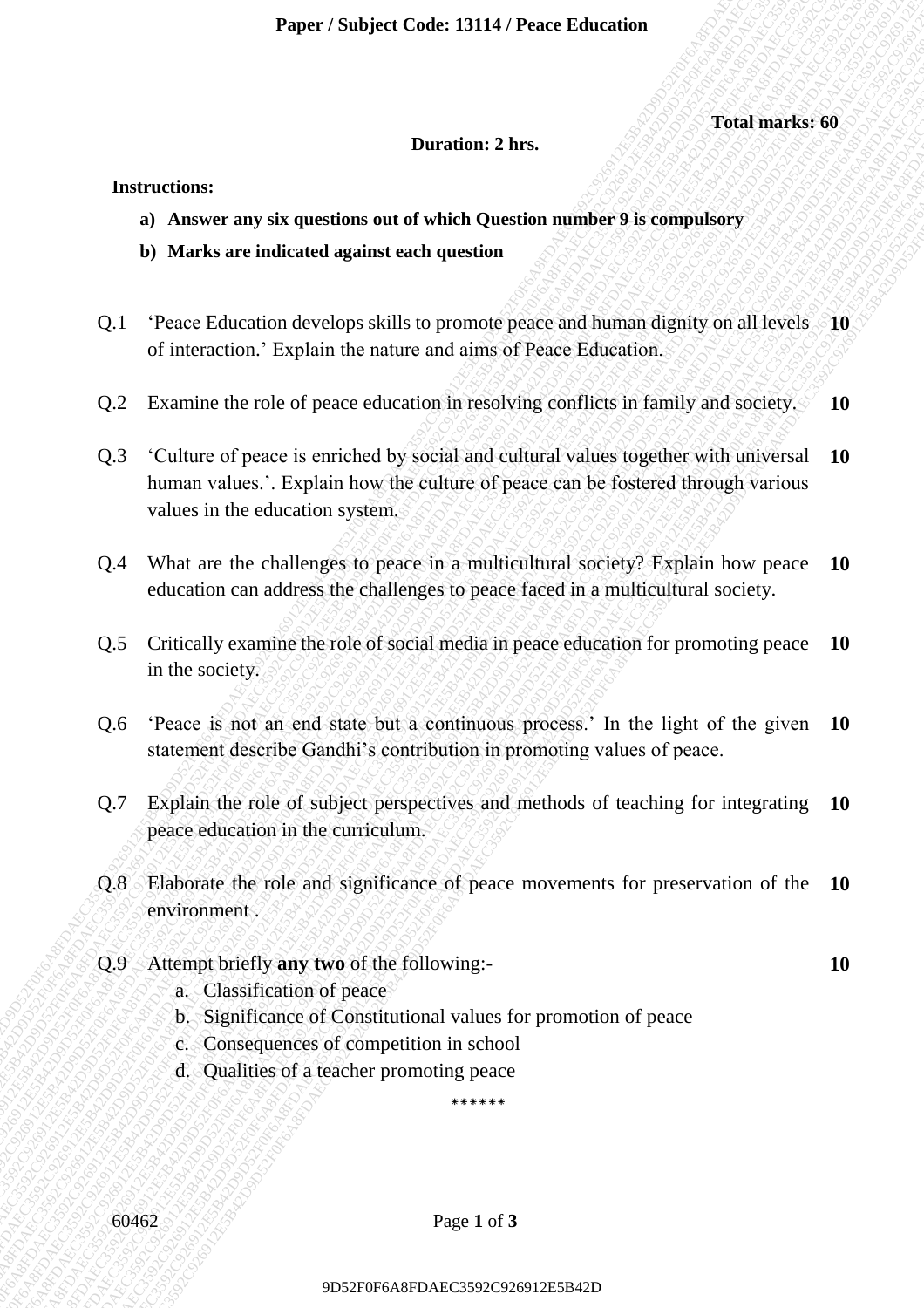### **मराठी रुपाांतर**

**[वेळ: २ तास] [गुण: ६०]**

- प्र.१ 'शांततेच्या शिक्षणाला बढावा देण्यासाठी कौशल्य विकसित करते' आणि मानवी प्रतिष्ठा साधण्याच्या सर्व स्तरावर संवाद साधण्याचा प्रयत्न करते.' शांततेच्या शिक्षणाचे स्वरूप आणि उद्दिष्ट स्पष्ट करा. **१०**
- प्र.२ कौटुंबिक आणि समाजातील संघर्ष सोडवण्यासाठी शांतता शिक्षणाच्या भूमिकेचे परिक्षण करा. *१९५१,१९५१,*१९५१,१०
- प्र.३ 'सार्वभौमत्त्व मानवी मुल्यांबरोबर सामाजिक आणि सांस्कृतिक मूल्यांद्वारे शांततेची संस्कृती समृद्ध होते.' शिक्षणाच्या प्रणाली मध्ये वेगवेगळ्या मूल्यांद्वारे माध्यमांद्वारे शांततेला बढावा देऊ शकतो? **१०**
- प्र.४ सांस्कृतिक समाजात शांततेसाठी कोणती आव्हाने आहेत? 'शांततेचे शिक्षण बहुसांस्कृतिक समाजात शांततेसाठी आव्हानांना कसे सामोरे जाईल.' स्पष्ट करा. **१०**
- प्र.५ समाजात शाांतता प्रस्थाशपत करण्यासाठी शाांततेच्या शशक्षणात समाज माध्यमाच्या भशूमकेची शचशकत्सात्मक पररक्षण करा. **१०**
- प्र.६ 'शांतता ही अंतीम अवस्था नाही तर ती सतत चालणारी प्रक्रिया आहे.' दिलेल्या विधानाचा संदर्भ शांततेच्या मूल्या<mark>ंना १०</mark> बढावा देण्याऱ्या गांधीजींच्या योगदानाची भूमिका वर्णन करा.
- 9D52F0F6A8FDAEC3592C926912E5B42D9D52F0F6A8FDAEC3592C926912E5B42D9D52F0F6A8FDAEC3592C926912E5B42D9D52F0F6A8FDAEC3592C926912E5B42D9D52F0F6A8FDAEC3592C926912E5B42D9D52F0F6A8FDAEC3592C926912E5B42D 9D 9D622<br>9D62<br>9D62 For a control of the state of the state of the state of the state of the state of the state of the state<br>9D62 FD62 C926842 C92612<br>8D62 C926812 C926842 C926842 C92684 C92684 C92684<br>12E5 C926812 C926842 C 9DF6<br>
9DF62<br>
9DF62<br>
9DF62<br>
9DF62<br>
9DF62<br>
9DF62<br>
9DF62<br>
9DF62<br>
9DF62<br>
9DF62<br>
9DF62<br>
9DF62<br>
9DF62<br>
9DF62<br>
9DF62<br>
9DF62<br>
9DF62<br>
9DF62<br>
9DF62<br>
9DF62<br>
9DF62<br>
9DF62<br>
9DF62<br>
9DF62<br>
9DF62<br>
9DF62<br>
9DF62<br>
9DF62<br>
9DF62<br>
9DF62<br>
9DF6 Paper / Studyact Code: 33114 / Pacer Education<br>
wright variet<br>
(1995 8<br>
12 - "Visibilitan Education Varia Control alian Pieter God: Apple and paper light of the stress of the first<br>
22 - अपनियान कारण मुख्याचेक स्थानीय के Paper / Subject Cade: E3114 / Paper Rapy (1995, 5e)<br>
9 Fox 3 Form (1995, 5e)<br>
9 Fox 3 Form (1996) 2007 (1996) 2008 3061 2008 3061 2009 3061 2009 3061<br>
4 Fox 6 Fox 91 September 2008 3061 2009 3061 2009 408 2009 307 2009 30 Puper / Subject Code LN14/ Punce Rabundon<br>
The strategy of the strategy of the strategy of the strategy of the strategy of the strategy of the strategy of the strategy of the strategy of the strategy of the strategy of Paper / Subject Code: 13114/ Prace Education<br>  $\frac{1}{2}$ <br>
929: <br/>Crisis Thursday and contrade circulation (Figure 2.19)<br>
93. Cristing Theoretical Case of the Case of the Case of the Case of the Case of the Case of the C Paper / Subject Code: 13114 / Prace Fabruation<br>  $\begin{bmatrix} 208 & 2688 \\ 108 & 2688 \\ 21 & 2768 \\ 22 & 2886 \\ 23 & 2968 \\ 24 & 2086 \\ 25 & 2968 \\ 26 & 2968 \\ 27 & 2968 \\ 28 & 2968 \\ 29 & 2096 \\ 208 & 2096 \\ 209 & 2096 \\ 209 & 2096 \\ 209 & 2096 \\ 2009 & 209$ Paper / Subject Code: 13114 / Prace Fabruation<br>  $\begin{bmatrix} 208 & 2688 \\ 108 & 2688 \\ 21 & 2768 \\ 22 & 2886 \\ 23 & 2968 \\ 24 & 2086 \\ 25 & 2968 \\ 26 & 2968 \\ 27 & 2968 \\ 28 & 2968 \\ 29 & 2096 \\ 208 & 2096 \\ 209 & 2096 \\ 209 & 2096 \\ 209 & 2096 \\ 2009 & 209$ Paper / Subject Code: 13114 / Prace Fabruation<br>  $\begin{bmatrix} 208 & 2688 \\ 108 & 2688 \\ 21 & 2768 \\ 22 & 2886 \\ 23 & 2968 \\ 24 & 2086 \\ 25 & 2968 \\ 26 & 2968 \\ 27 & 2968 \\ 28 & 2968 \\ 29 & 2096 \\ 208 & 2096 \\ 209 & 2096 \\ 209 & 2096 \\ 209 & 2096 \\ 2009 & 209$ Paper / Subject Code: 13114 / Prace Fabruation<br>  $\begin{bmatrix} 208 & 2688 \\ 108 & 2688 \\ 21 & 2768 \\ 22 & 2886 \\ 23 & 2968 \\ 24 & 2086 \\ 25 & 2968 \\ 26 & 2968 \\ 27 & 2968 \\ 28 & 2968 \\ 29 & 2096 \\ 208 & 2096 \\ 209 & 2096 \\ 209 & 2096 \\ 209 & 2096 \\ 2009 & 209$ Paper / Subject Code: 13114 / Prace Fabruation<br>  $\begin{bmatrix} 208 & 2688 \\ 108 & 2688 \\ 21 & 2768 \\ 22 & 2886 \\ 23 & 2968 \\ 24 & 2086 \\ 25 & 2968 \\ 26 & 2968 \\ 27 & 2968 \\ 28 & 2968 \\ 29 & 2096 \\ 208 & 2096 \\ 209 & 2096 \\ 209 & 2096 \\ 209 & 2096 \\ 2009 & 209$ Paper / Subject Code: 13114 / Paper 2007<br>
9D52 2 - Subject of paper and control of the state of the state of the state of the state of the state of the state of the state of the state of the state of the state of the stat Paper / Subject Code: 13114 / Pener Education<br>
years ? strating from the strain and the other and the form of the main strategy of the strain and the strain and the strain and the strain and the strain and the strain and Paper / Subject Code 13114 / Peace Education<br>
Trial both a<br>
Trial both a<br>
Trial both a<br>
TRIA FOREST SUBSERVENT (Subservent of the state of the state of the state of the state of the state of the state of the state of the Paper / Subject Code 13114 / Pear Education<br>
wrote system<br>  $\frac{1}{128}\pi$  and the stress of the system of the system of the system of the system of the system of the system of the system of the system of the system of the s 9D52F0F6A8FDAEC3592C926912E5B42D9D52F0F6A8FDAEC3592C926912E5B42D9D52F0F6A8FDAEC3592C926912E5B42D9D52F0F6A8FDAEC3592C926912E5B42D9D52F0F6A8FDAEC3592C926912E5B42D9D52F0F6A8FDAEC3592C926912E5B42D Paper / Snbjert Cade: 13114 / Pacer Identifican<br>
9P82: 2 Participan Formula and the control of the control of the speed of the control of the control of the control<br>
22 Participan Formula and the control of the control of 9D52F0F6A8FDAEC3592C926912E5B42D9D52F0F6A8FDAEC3592C926912E5B42D9D52F0F6A8FDAEC3592C926912E5B42D9D52F0F6A8FDAEC3592C926912E5B42D9D52F0F6A8FDAEC3592C926912E5B42D9D52F0F6A8FDAEC3592C926912E5B42D Paper / Subject Code: ISII4 / Peace Education<br>
wroth source<br>
wroth source<br>
1982 - Visibilitation Republic State Asian Society and The Signal State Asian Society<br>
21. Visibilitation Republic State Asian Society and Society प्र.७ अभ्यासिमात शाांती शशक्षणाचेएकात्मीकीकरण करण्यासाठी शवर्य दृष्टीकोन आशण शशक्षणाच्या पद्धतींच्या भशूमकेची **१०** व्याख्या करा.
	- प्र.८ पयाववरणाच्या सांरक्षणाकररता शाांतता चळवळीची भशूमका आशण महत्त्व साांगा. **१०**
		-
	- प्र.९ पुढीलपैकी दोनवर थोडक्यात प्रयत्न करा. २००९ करा. १००९ करा. १००९ करा प्रयत्न करा. १००९ करा प्रयत्न करा. १०
		- अ) शाांततेचेवगीकरण
		- ब) शांततेला बढावा देण्यासाठी संविधान मूल्यांचे महत्त्व
		- क) शाळेतील स्पर्धांचे परिणाम
		- ड) शांततेला प्रोत्साहन देणाऱ्या शिक्षकाचे गुणधर्म

\*\*\*\*\*\*

60462 Page **2** of **3**